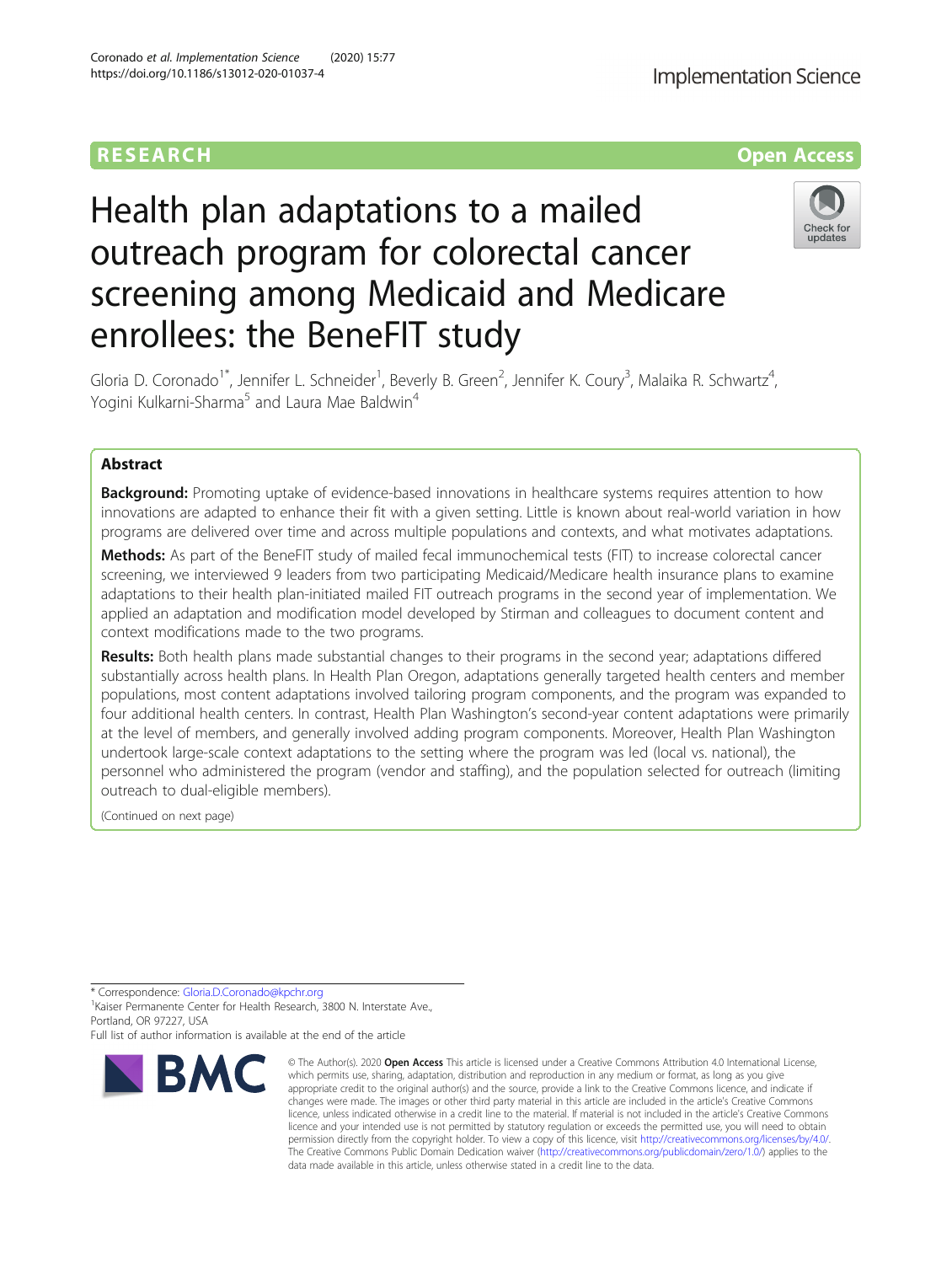**Conclusions:** Both programs implemented a variety of adaptations that reflected the values and incentives of the broader health plan contexts. Financial incentives for screening allowed Health Plan Oregon to expand but led Health Plan Washington to offer more targeted outreach to a subset of eligible enrollees. The breadth of changes made by each health system reflects the necessity of evaluating programs in context and adjusting to specific challenges as they are identified. Further research is needed to understand the effects of these types of adaptations on program efficiency and enrollee and health system outcomes.

Keywords: Medicaid, Colorectal cancer screening, Adaptations, Implementation, Direct-mail, Fecal immunochemical test (FIT)

#### Contributions to the literature

- Our data demonstrate the fluid nature of implementation of quality improvement programs within health plans: both health plans made numerous changes after the first year of the program in response to the realities of implementing the mailed fecal test program in their specific context.
- The different adaptations of this cancer screening program by the Oregon and Washington health plans were largely driven by differences in incentives: Medicaid incentives for colorectal cancer screening allowed Health Plan Oregon to expand its program after year 1, while the lack of such incentives led Health Plan Washington to restructure its program to focus exclusively on dual-eligible members.
- Our study is the first to apply the modified Stirman et al. framework to examine real-world adaptations to a cancer screening program initiated and undertaken by health plans; there are few reports of health plan-led adaptations to cancer screening programs.

#### Background

Improving uptake of evidence-based innovations in healthcare systems requires understanding how innovations are modified to enhance their fit within a given setting. There is often a mismatch between the population or setting for which a given innovation was originally developed and validated and a particular population or setting in which it will be used  $[1-3]$  $[1-3]$  $[1-3]$ . As a result, program planners rarely know whether a program can produce similar outcomes when implemented in their population or setting. Adaptations made after introducing an innovation may be an important way to enhance the innovation's success within new contexts. Previous research about how adaptations are implemented over time in real-world practice is limited. Such research could offer practical and timely guidance on how to select and implement adaptations to interventions in the context of real-world practice.

In our pragmatic study of a mailed fecal immunochemical test (FIT) program to increase colorectal

cancer screening (BeneFIT), we partnered with two Medicaid/Medicare health plans in Oregon and Washington to evaluate the effectiveness of mailing fecal testing kits for colorectal cancer (CRC) screening to patients who meet screening criteria as a strategy to improve CRC screening rates. The BeneFIT program provides an ideal opportunity to study program adaptation, as abundant research has shown that mailed FIT outreach improves rates of CRC screening, but that the magnitude of the effect can vary depending on how the program is implemented [[4](#page-12-0)–[10](#page-12-0)], and little is known about how such programs are adapted.

We sought to document real-world adaptations undertaken by the two health plans participating in BeneFIT. We applied an adaptation and modification classification system developed by Stirman and colleagues [[11,](#page-12-0) [12](#page-12-0)] to categorize the adaptations to the programs, distinguishing between context modifications (changes to format, location, or personnel delivering the intervention) and content modifications (changes to the intervention materials, procedures, or delivery) and categorizing the goals and reasons for each adaptation. By documenting the types and reasons for adaptations, our findings can guide health plans to select appropriate components and undertake adaptations suited to their contexts [\[13](#page-12-0)]. Our findings can also inform future studies that evaluate the effects of different types of adaptations on outcomes.

#### **Methods**

#### Study setting

BeneFIT is a study of two mailed FIT outreach programs, designed and implemented by two health plans providing Medicaid and Medicare insurance coverage for enrollees in Washington State ("Health Plan Washington") and Oregon ("Health Plan Oregon") [\[14](#page-12-0)]. Health Plan Washington provides insurance for approximately 650,000 Medicaid and dual Medicaid-Medicare enrollees in Washington State. Health Plan Oregon provides insurance for Medicaid and Medicare enrollees (with most Medicare enrollees dually eligible for Medicaid) for about 220,000 enrollees in Oregon. Both plans provide full coverage for CRC screening and follow-up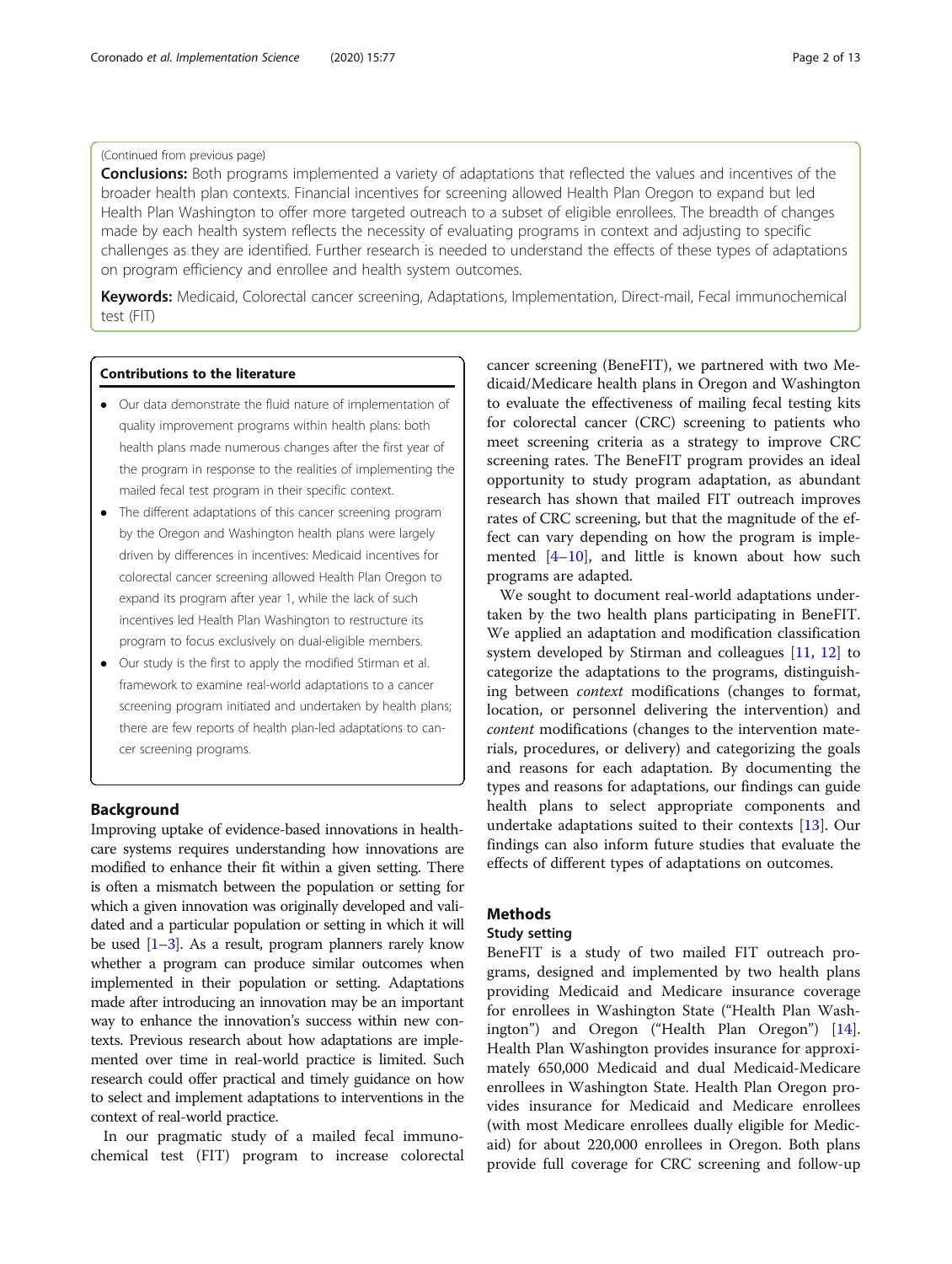testing with no out-of-pocket costs. Enrollees in these health plans receive their care at a variety of settings (e.g., health centers/ provider groups) in Washington and Oregon. For their initial designs, Health Plan Washington selected an opt-out approach for the health systems, and Health Plan Oregon recruited health centers for participation [[14\]](#page-12-0). In Washington, all settings with Health Plan Washington enrollees were included (with the exception of 3 health systems that opted out) and individual health centers were not involved in implementation. In Oregon, implementation was shared between the health plan and health centers, and six health centers (that operated 26 clinics) were selected for participation in the evaluation (see below for more details on the implementation models in each state). The program was evaluated across 2 years. The health plans designed and executed both the initial mailed FIT outreach programs and any adaptations implemented in year 2.

Our processes for recruiting health plans and selecting eligible plan enrollees have been described elsewhere [[14\]](#page-12-0). Our evaluation spanned 2 program years; the present analysis focuses on qualitative interviews following year 2 of the programs, which focused on assessing modifications to the program during the second year of implementation. In Health Plan Oregon the years were consecutive—2016 and 2017. Health Plan Washington paused the program in the second chronological year due to organizational restructuring; thus, its program years were 2016 and 2018. Both programs were offered on top of any existing CRC screening efforts at the health center- or provider-level.

#### Health plan intervention models

Detailed descriptions of the first-year implementation models are described elsewhere [\[14](#page-12-0)]. The initial mailed FIT programs were based in part on our research team's STOP CRC study [[15\]](#page-12-0) and the Washington plan's previous experience offering mailed FITs to Medicare enrollees. Based on this initial experience, each health plan designed and implemented their own mailed FIT program for the study. The health plans adapted their programs with minimal guidance from the research team; the research team led each program's evaluation.

#### Health Plan Oregon

Health Plan Oregon's screening program used a "collaborative" model in which the health plan and participating health centers worked together to implement mailed FIT outreach. Health plan staff generated lists of eligible enrollees and distributed the lists to health centers, whose staff had the option to remove the names of anyone who was not a current patient or who was not a candidate for CRC screening (e.g., had recently been screened). Health plan staff provided an updated list and FIT kits selected by the health center (two-sample Insure® or one-sample OC-Auto® by Polymedco) to a mail vendor. The vendor then mailed an introductory letter, a FIT kit, and a postcard reminder to the enrollees on the list ( $n = 2650$ ). Three of the six health centers also delivered phone call reminders, and two other centers offered incentives (\$25 gift cards) for returning the FIT. The program used bilingual (English and Spanish) materials featuring the logos of both the health plan and the participating health center. Enrollees mailed or dropped off completed FITs to their assigned health center, where staff placed laboratory orders, processed kits, communicated test results, and assisted enrollees who screened positive in completing follow-up colonoscopies, following standard health center procedures.

#### Health Plan Washington

Health Plan Washington used a "centralized" program model, in which the health plan was the primary entity carrying out the program, with minimal collaboration with health centers/provider groups. The year 1 program was coordinated by health plan staff working in the health plan's national office and was delivered to its 8, 551 Medicaid and dual-eligible Medicaid-Medicare enrollees in Washington state. A centralized vendor mailed bilingual (English and Spanish) introductory letters and FIT kits (two-sample Insure® by Clinical Genomics) and delivered live reminder phone calls to enrollees using a list generated by the health plan. Incentives were offered to dual Medicaid-Medicare enrollees who returned a FIT kit (\$15 gift cards). Completed kits were sent to a centralized laboratory for processing. Test results were sent to the health plan and to the enrollee's provider, who followed their usual procedures to followup on positive FITs. Health plan care coordinators called enrollees with positive mailed FIT results to recommend contacting their primary care provider to discuss results.

#### Data collection and analysis

#### Data collection

We conducted qualitative telephone interviews with the health plan leaders and staff who were involved in implementing the mailed FIT program after the first and second years of implementation. Analyses of year 1 interviews, exploring the successes and challenges of initial implementation, were published previously [\[16](#page-12-0)]. For the interviews following the second year, which focused on modifications to the program following initial implementation (the focus of the present analyses), we spoke with all staff at each health plan who were involved in second-year execution of the mailed FIT programs. For Health Plan Washington, this included the local vice president of quality, the local director of quality, and the local quality program manager. For Health Plan Oregon,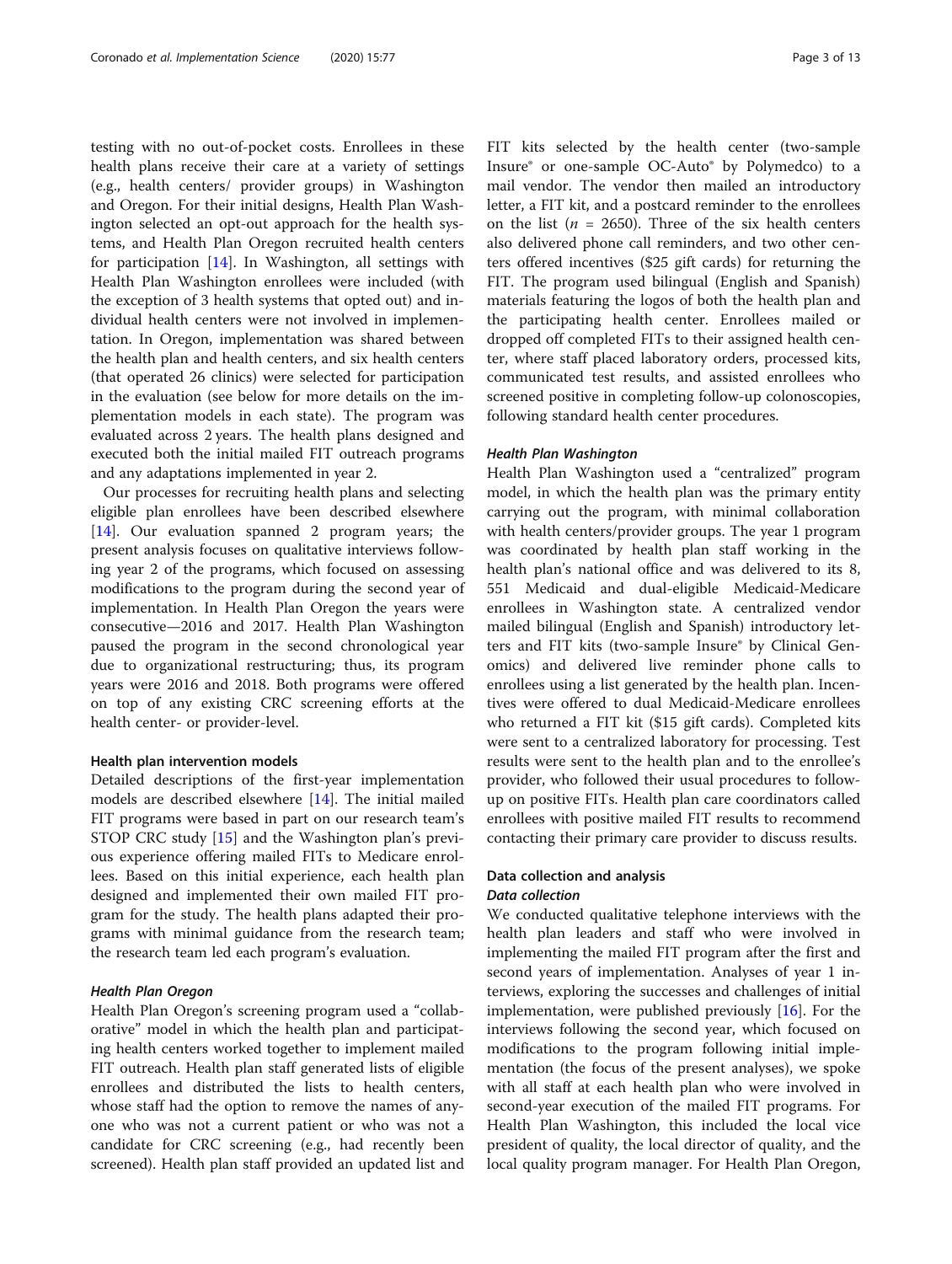this included the senior manager of delivery system improvement, the population health supervisor, a project manager who coordinated program activities with the health centers and vendor, and three panel managers (health plan staff who enhance service delivery in primary care patient panels).

We developed a semi-structured, open-ended interview guide based on findings from the first year of implementation and input from the study team. We explored factors motivating the health plans to continue the program for a second year; changes made to program components and reasons for these changes; second-year successes and challenges; and considerations for continuing to adapt, grow, and maintain the program into subsequent years. We conducted all interviews by telephone; each lasted approximately 45 min.

#### Adaptation measures and analysis process

We conducted qualitative coding based on the modification frameworks developed by Stirman and colleagues, as this represents the most comprehensive framework for studying program modifications currently available in the literature. Our first round of coding was based on their initial framework, which included four primary domains in their initial adaptation framework: (1) who made the modification, (2) what was modified, (3) at what level of delivery the modification was made (e.g., organization, unit, provider, population, network system/ community), and (4) the type or nature of context or content-level modifications (e.g., adding elements, removing elements, tailoring/refining) [[11\]](#page-12-0). During the coding process, an updated version of the framework was published: the Framework for Reporting Adaptations and Modifications-Expanded (FRAME) [[12](#page-12-0)], which added the following components: (5) when and how the modification was made, (6) whether the modification was planned/proactive or unplanned/reactive, (7) who determined that the modification should be made, (8) the extent to which the modification was fidelityconsistent, and (9) the reasons for the modification, including (a) the intent or goal (e.g., reach, engagement; feasibility/implementation; fit with recipients; effectiveness, outcomes; cost reduction; satisfaction) and (b) contextual factors that influenced the decision.

For our specific process, all second-year interviews were conducted, audio-recorded, transcribed, and contentanalyzed by a researcher (JLS) with expertise in qualitative methods and who had established rapport and engagement with health plan leaders and staff from prior baseline and year one interviews. As part of the first step in the coding and summarizing process, JLS created topical summaries of interview data for each health plan focusing on types of adaptations made, and implementation successes and challenges. The topical summaries were shared with the core

research team (GDC, BBG, LMB, MRS) for review and refinement. Next, with guidance from the core research team, JLS then categorized content and context adaptations—with content modification defined as "changes made to the intervention procedures, materials or delivery", and context modifications as "changes made to delivery of program setting or location, personnel delivering program or different population..." [\[11\]](#page-12-0) In this process we identified the modification level (e.g., setting, personnel, population), and for contentbased adaptations, we categorized the nature of the modification (e.g., tailoring/ tweaking/ refining, adding elements, removing elements). This application of the initial framework was shared with the core research team for discussion. Following consensus, we then further applied elements of the updated FRAME framework (5–9 above) to categorize the modifications by the goal (e.g., reach/ engagement, feasibility, fit with recipients), and reason (e.g., funding policies, funding or resource allocation, social context) [[12](#page-12-0)]. In the categorization process, we added one additional goal not easily grouped into existing model categories: implementation efficiency. Again, application of the updated FRAME elements was reviewed by the core research team for discussion and refinement. Additionally, we shared findings as part of a "member check" process with interviewees for feedback and agreement of interpretation [[17](#page-12-0)–[19\]](#page-12-0). This iterative process resulted in the findings presented in manuscript (Tables [1](#page-4-0) and [2\)](#page-6-0).

#### Motivations for year-two adaptations

For each health plan, we present summaries and illustrative quotes from health plan staff about their motivations for continuing BeneFIT for a second year and a summary and perceived impact of second-year adaptations, and summarize the health plans' ideas about further sustaining the programs.

#### Changes in screening rates

Our study was not designed to assess the merit of each plan's adaptations. However, in the interest of completeness, we report changes in CRC screening rates following the second-year adaptations based on claims data from eligible enrollees.

#### Results

All modifications were made after the year 1 implementation of the program and in the planning stage of year 2. Further, all modifications were planned and the need for modifications was determined by health plan staff. Because both health plans delivered the core intervention component, mailing of the FIT, over the 2 years, all adaptations were considered fidelity-consistent.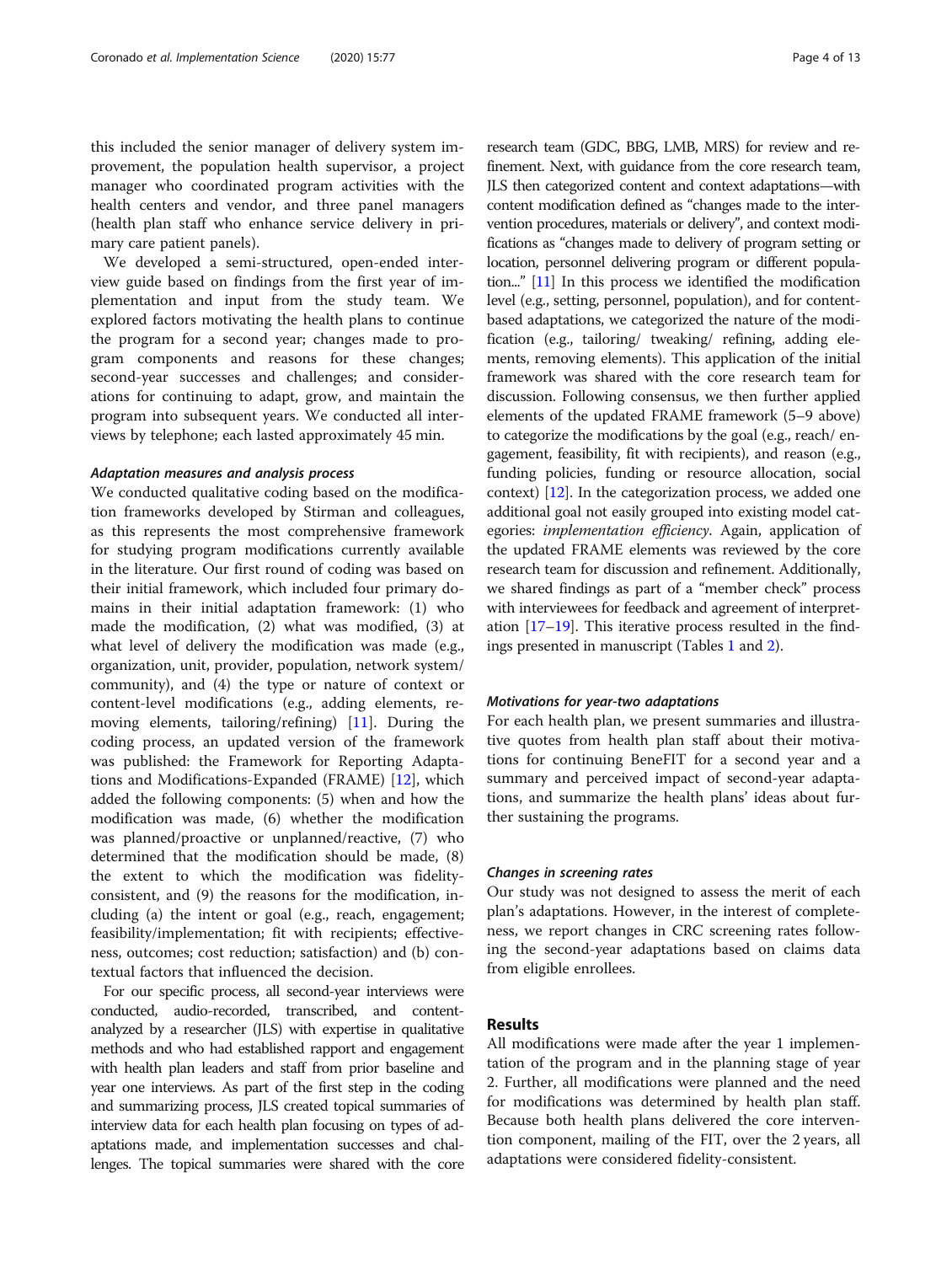<span id="page-4-0"></span>

| Table 1 Context-based adaptations implemented in the second-year mailed FIT program |   |                        |                                    |                            |                              |                 |              |
|-------------------------------------------------------------------------------------|---|------------------------|------------------------------------|----------------------------|------------------------------|-----------------|--------------|
| Program design*                                                                     | ò | Goal(s) for adaptation |                                    |                            |                              |                 |              |
|                                                                                     | ≷ | engagement<br>Reach,   | recipients<br>Feasibility Fit with | Effectiveness,<br>outcomes | Implementation<br>efficiency | Reduce<br>costs | Satisfaction |
| Population receiving program                                                        |   |                        |                                    |                            |                              |                 |              |
| Program alignment with priorities/incentives                                        | ≷ |                        |                                    |                            |                              |                 |              |
|                                                                                     |   |                        |                                    |                            |                              |                 |              |
|                                                                                     | 0 |                        |                                    |                            |                              |                 |              |
| Program leadership                                                                  | ≩ |                        |                                    |                            |                              |                 |              |
| Vendor to deliver program (for phone calls, letters,<br>FITs)                       | ≷ |                        |                                    |                            |                              |                 |              |
| Program expansion                                                                   | o |                        |                                    |                            |                              |                 |              |
|                                                                                     | O |                        |                                    |                            |                              |                 |              |

"Rows with "W" indicate Health Plan Washington; rows with "O" indicate Health Plan Oregon<br>""Year one included Medicaid and Medicare patients across multiple state \*Rows with "W" indicate Health Plan Washington; rows with "O" indicate Health Plan Oregon \*\*Year one included Medicaid and Medicare patients across multiple state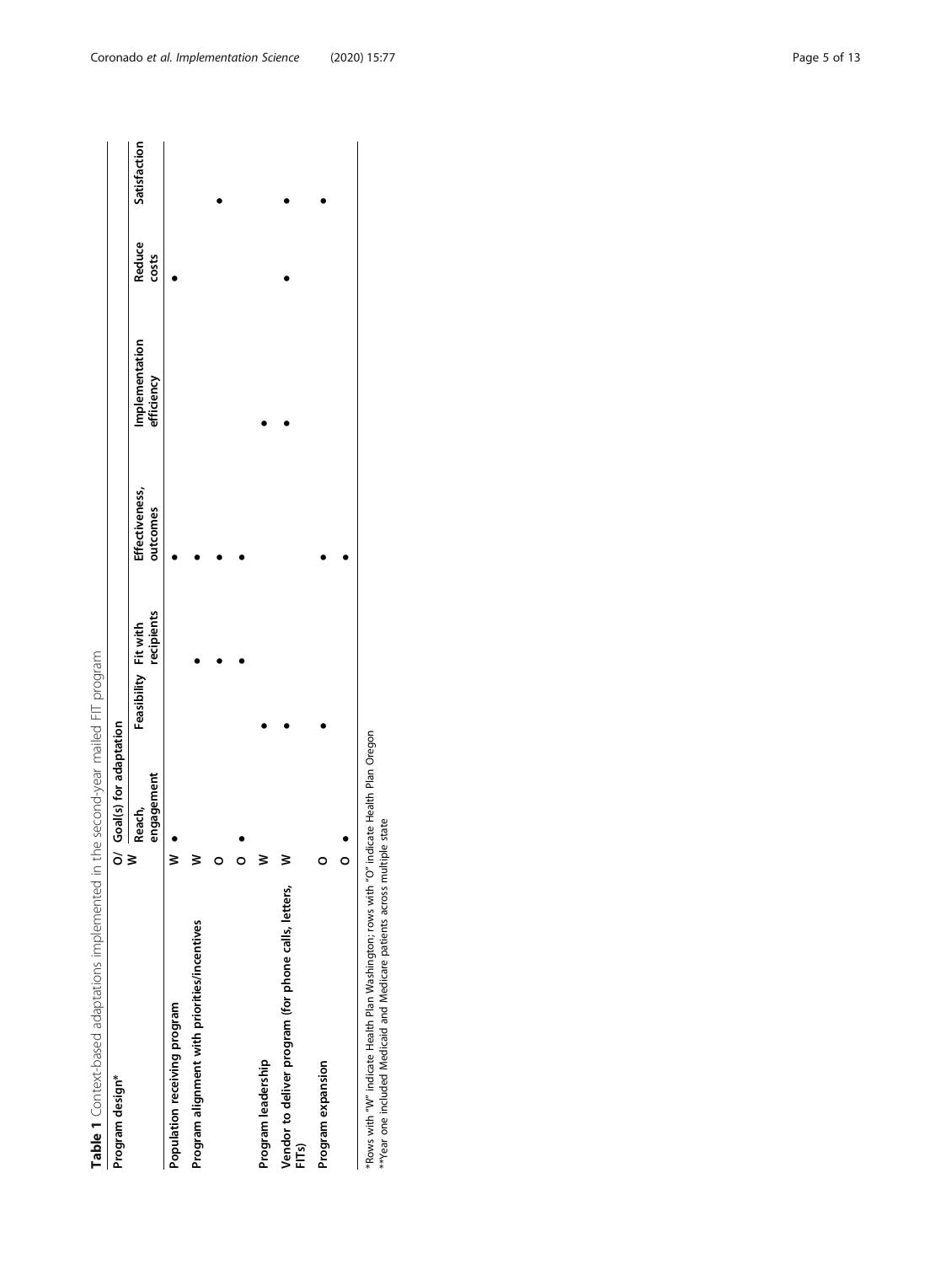| ś<br>í<br>١<br>j<br>$\overline{\phantom{a}}$<br>くどうどく<br>J<br>į<br>Í        |
|-----------------------------------------------------------------------------|
| ļ                                                                           |
| )<br>)<br>:<br>i<br>֧֝֝֝֝ <b>֦֖</b><br>١                                    |
| yu<br>l<br>ļ                                                                |
| l<br>$\frac{5}{1}$                                                          |
| Ş<br>らりりこう<br>ׇ֚֓֡                                                          |
|                                                                             |
|                                                                             |
| ļ<br>$\frac{1}{2}$                                                          |
| )<br>)<br>)<br>)<br>)<br>)<br>,                                             |
| フリコン・ノ<br>الله مستقصد المستقط<br>こうここ<br>)<br>J<br>$\overline{\phantom{a}}$ |
| I                                                                           |
| 이상<br>$\vdots$<br>ĺ                                                         |
| ١                                                                           |

| Table 1 Context-based adaptations implemented in the second-year mailed FIT program (Continued)<br>Program design* |                                     | Reason(s) for adaptation             |        |         |                                          | Health plan-initiated adaptations                                                                                                                                                                                                                                                       | Context modification level   |
|--------------------------------------------------------------------------------------------------------------------|-------------------------------------|--------------------------------------|--------|---------|------------------------------------------|-----------------------------------------------------------------------------------------------------------------------------------------------------------------------------------------------------------------------------------------------------------------------------------------|------------------------------|
|                                                                                                                    | (incentives)<br>Funding<br>policies | Funding or<br>allocation<br>resource | Social | Service | context structure resources<br>Available |                                                                                                                                                                                                                                                                                         | Setting Personnel Population |
| Population receiving<br>program                                                                                    |                                     |                                      |        |         |                                          | - Refocused program on dual-eligible beneficiaries in WA state**                                                                                                                                                                                                                        |                              |
| Program alignment with<br>priorities/incentives                                                                    |                                     |                                      |        |         |                                          | - Focus on Medicare enrollees as they have more accurate address<br>Focus on supporting quality goals, such as Medicare 5-STAR<br>and prior screening information                                                                                                                       |                              |
|                                                                                                                    |                                     |                                      |        |         |                                          | - Included FIT return in broader patient incentive program within<br>health plan for meeting a range of preventive care needs (\$25)                                                                                                                                                    |                              |
|                                                                                                                    |                                     |                                      |        |         |                                          | Began to identify need to prioritize future outreach to health<br>centers serving Medicare enrollees                                                                                                                                                                                    |                              |
| Program leadership                                                                                                 |                                     |                                      |        |         |                                          | Improvement (QI) department involved in year one (previously led<br>Retained some local state QI staff involved in year one/hired new<br>Transferred full program effort to state health plan Quality<br>QI director with responsibility to lead program efforts<br>by national office) |                              |
| program (for phone<br>calls, letters, FITs)<br>Vendor to deliver                                                   |                                     |                                      |        |         |                                          | delivered outreach calls and communicated FIT results to members<br>Contracted with new vendor that offered more services, e.g.,<br>and primary care providers                                                                                                                          |                              |
| Program expansion                                                                                                  |                                     |                                      |        |         |                                          | - Health plan provided three additional staff to support some health<br>centers with chart review, reminder calls, and processing returned<br>kits                                                                                                                                      |                              |
|                                                                                                                    |                                     |                                      |        |         |                                          | - Expanded program to 4 additional health centers                                                                                                                                                                                                                                       |                              |
|                                                                                                                    |                                     |                                      |        |         |                                          |                                                                                                                                                                                                                                                                                         |                              |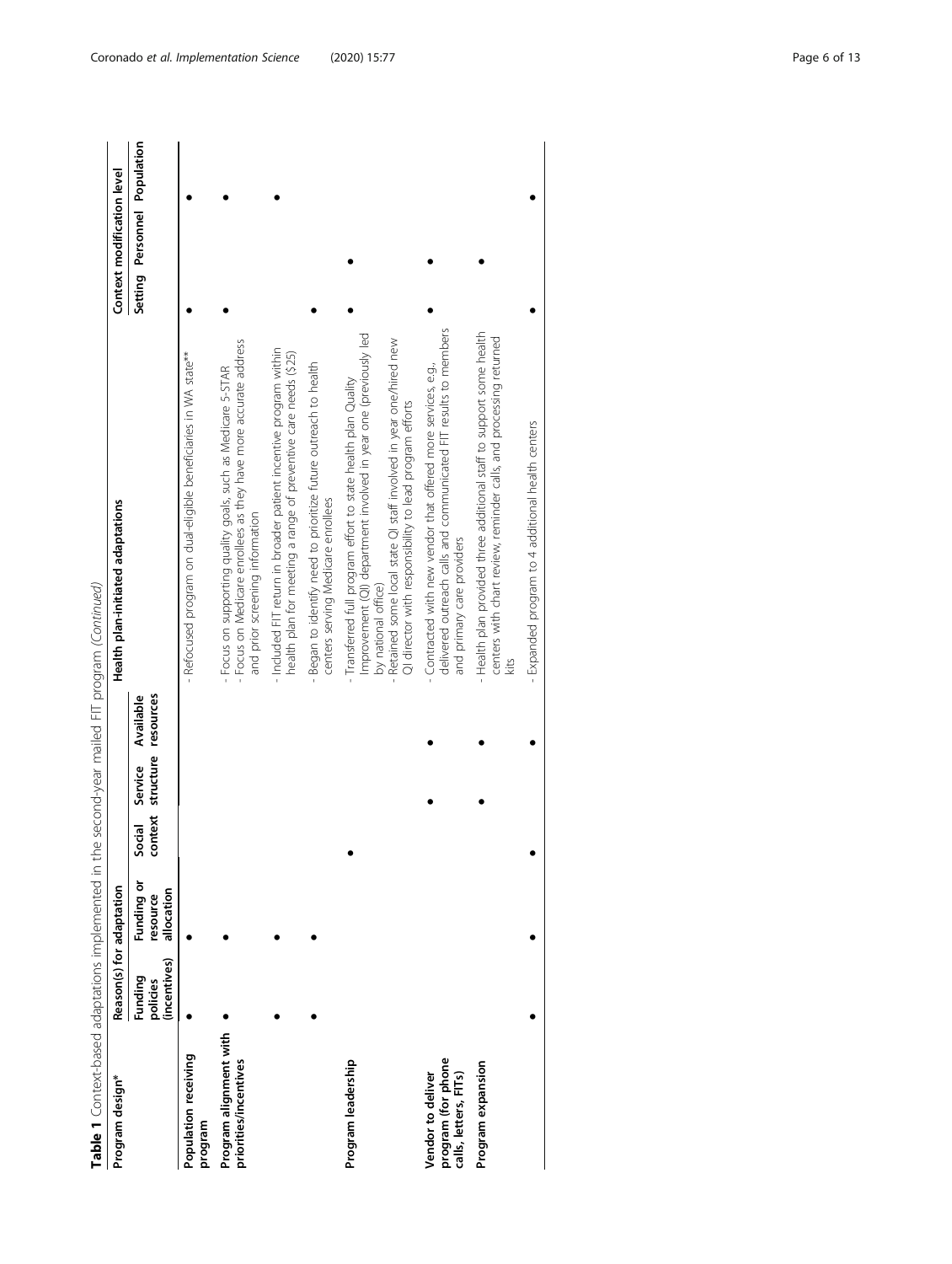| <b>Table</b>   |   |        |                                                                                                            | -- הל וה למרה |  |  |  |  |
|----------------|---|--------|------------------------------------------------------------------------------------------------------------|---------------|--|--|--|--|
|                | ĩ | ;<br>) |                                                                                                            |               |  |  |  |  |
| <br> <br> <br> | ξ |        | r Doodh Earthlitheil Eitheild Effective Innebearantesiine Dodine Cotiefaction Eurolion Coulder e Doollahig |               |  |  |  |  |

<span id="page-6-0"></span>

| Program                                                 |        | O/ Goal(s) for adaptation |                                                               |                      |             |                                                                         |       | Reason(s) for adaptation |         |                |                                                                         |                          |
|---------------------------------------------------------|--------|---------------------------|---------------------------------------------------------------|----------------------|-------------|-------------------------------------------------------------------------|-------|--------------------------|---------|----------------|-------------------------------------------------------------------------|--------------------------|
| component*                                              | $\geq$ | Reach,                    | engagement implementation recipients outcomes<br>Feasibility/ | Fit with             |             | Effectiveness, Implementation Reduce Satisfaction Funding<br>efficiency | costs | (incentives)<br>policies | Service | Available Time | structure resources constraints constraints perception<br>of<br>Billing | intervention<br>Provider |
| Identify eligible W                                     |        |                           |                                                               |                      |             |                                                                         |       |                          |         |                |                                                                         |                          |
| obtain accurate<br>information<br>adults and<br>contact |        |                           |                                                               |                      |             |                                                                         |       |                          |         |                |                                                                         |                          |
| Select FIT type                                         |        |                           |                                                               |                      |             |                                                                         |       |                          |         |                |                                                                         |                          |
| <b>Deliver</b>                                          |        |                           |                                                               |                      |             |                                                                         |       |                          |         |                |                                                                         |                          |
| components<br>program                                   |        |                           |                                                               |                      |             |                                                                         |       |                          |         |                |                                                                         |                          |
| (letters, phone<br>calls, FIT kits)                     |        |                           |                                                               |                      |             |                                                                         |       |                          |         |                |                                                                         |                          |
| Communicate<br>test results                             | ℥      |                           |                                                               |                      |             |                                                                         |       |                          |         |                |                                                                         |                          |
| Streamline                                              |        |                           |                                                               |                      |             |                                                                         |       |                          |         |                |                                                                         |                          |
| implementation                                          |        |                           |                                                               |                      |             |                                                                         |       |                          |         |                |                                                                         |                          |
|                                                         |        |                           | $\ddot{}}$                                                    | $\ddot{\phantom{0}}$ | י<br>:<br>: |                                                                         |       |                          |         |                |                                                                         |                          |

\*Rows with "W" indicate Health Plan Washington; rows with "O" indicate Health Plan Oregon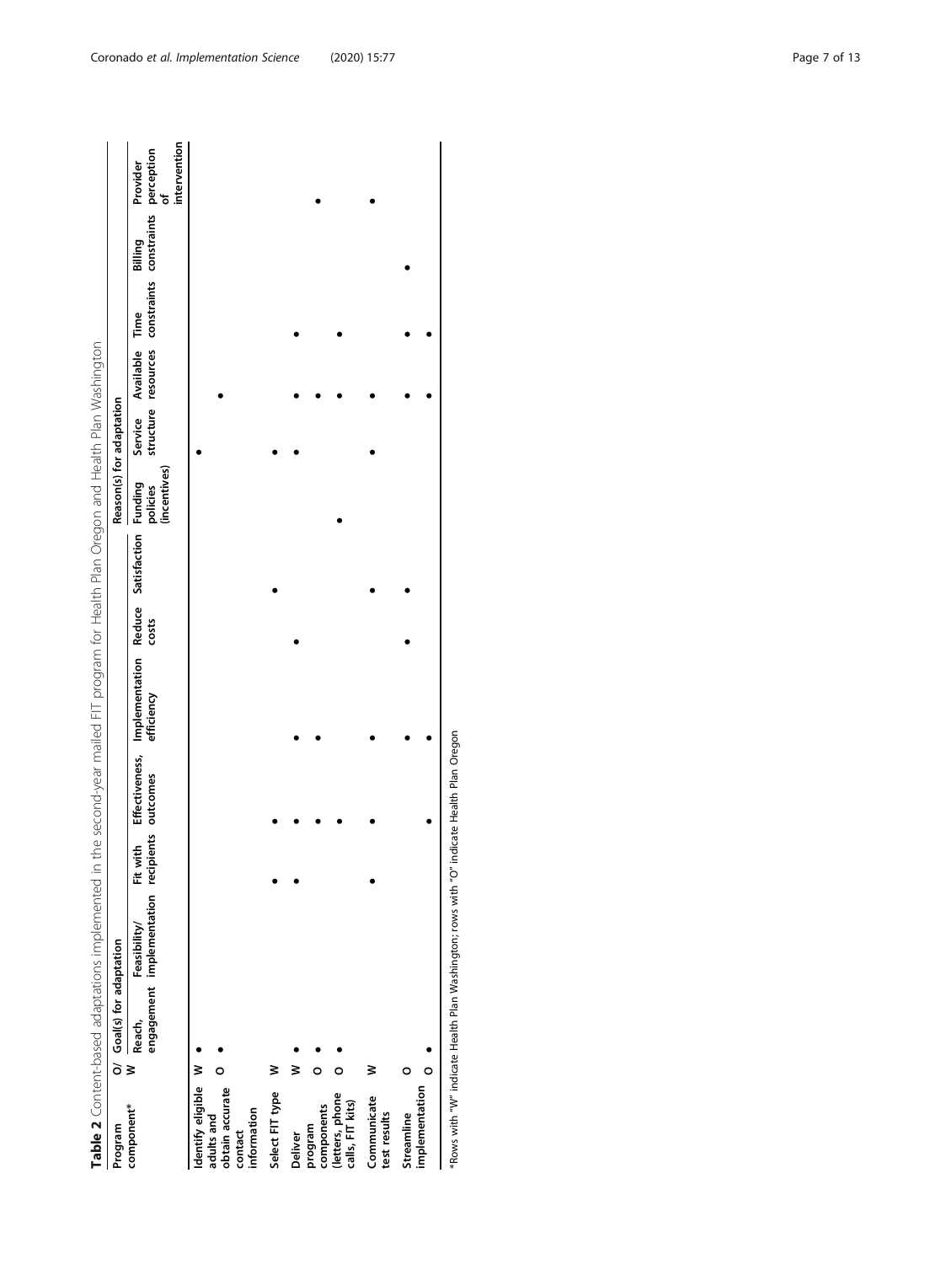| Program                                                              | Table 2 Content-based adaptations implemented in the second-year mailed FIT program for Health Plan Oregon and Health Plan Washington (Continued)<br>Health plan-initiated adaptations | Content modification level*     |                          |          |                           |                                                     |                                       |                    | Nature of content modifications* |                            |                        |                          |
|----------------------------------------------------------------------|----------------------------------------------------------------------------------------------------------------------------------------------------------------------------------------|---------------------------------|--------------------------|----------|---------------------------|-----------------------------------------------------|---------------------------------------|--------------------|----------------------------------|----------------------------|------------------------|--------------------------|
| component*                                                           |                                                                                                                                                                                        | Organizational<br>(health plan) | centers)<br>(health<br>š | Provider | Population<br>(enrollees) | Community<br>Network<br>systems<br>vendor)<br>é.9., | tweaking/<br>refining**<br>Tailoring/ | elements<br>Adding | Removing<br>elements             | elements<br>ordering<br>يه | Condensing<br>timeline | Substituting<br>elements |
| adults and obtain<br>accurate contact<br>Identify eligible           | - Vendor obtained updated contact<br>and enrollment information from<br>member, if needed                                                                                              |                                 |                          |          |                           |                                                     |                                       |                    |                                  |                            |                        |                          |
| information                                                          | - Increased patient address review in<br>health record and mailing list<br>- Improved capture of prior<br>colorectal screening                                                         |                                 |                          |          |                           |                                                     |                                       |                    |                                  |                            |                        |                          |
| Select FIT type                                                      | Selected vendor that offered a 1-<br>sample FIT kit (previous vendor<br>used 2-sample kit)                                                                                             |                                 |                          |          |                           |                                                     |                                       |                    |                                  |                            |                        |                          |
| Deliver program<br>(letters, phone<br>calls, FIT kits)<br>components | and attempted up to 3 live calls to<br>obtain patient permission to mail<br>Vendor mailed introductory letter<br>$\frac{1}{2}$                                                         |                                 |                          |          |                           |                                                     |                                       |                    |                                  |                            |                        |                          |
|                                                                      | interested members, reached<br>- Vendor mailed FITs only to<br>through live call                                                                                                       |                                 |                          |          |                           |                                                     |                                       |                    |                                  |                            |                        |                          |
|                                                                      | - Health plan mailed invitation letter<br>number, asking them to contact the<br>to members having no phone<br>plan to participate                                                      |                                 |                          |          |                           |                                                     |                                       |                    |                                  |                            |                        |                          |
|                                                                      | - Sent introductory letters (no FIT kit)<br>provider or no clinic visits in last 12<br>to patients with no assigned<br>months                                                          |                                 |                          |          |                           |                                                     |                                       |                    |                                  |                            |                        |                          |
|                                                                      | - Increased delivery of FIT reminders<br>by health center staff (sometimes<br>prioritized to Medicare enrollees)                                                                       |                                 |                          |          |                           |                                                     |                                       |                    |                                  |                            |                        |                          |
| Communicate test<br>results                                          | member (normal and abnomal)<br>- Vendor mailed result letter to                                                                                                                        |                                 |                          |          |                           |                                                     |                                       |                    |                                  |                            |                        |                          |
|                                                                      | - Vendor concurrently informed PCP<br>of abnormal result so PCP could<br>order follow-up colonoscopy                                                                                   |                                 |                          |          |                           |                                                     |                                       |                    |                                  |                            |                        |                          |
|                                                                      | - Vendor called enrollees with<br>abnomal FIT results                                                                                                                                  |                                 |                          |          |                           |                                                     |                                       |                    |                                  |                            |                        |                          |
| implementation<br>Streamline                                         | - Directly obtained kits from lab on<br>- Improved vendor billing process<br>behalf of clinics                                                                                         |                                 |                          |          |                           |                                                     |                                       |                    |                                  |                            |                        |                          |
|                                                                      | Conducted a one-time (rather than<br>split) mailing per health center                                                                                                                  |                                 |                          |          |                           |                                                     |                                       |                    |                                  |                            |                        |                          |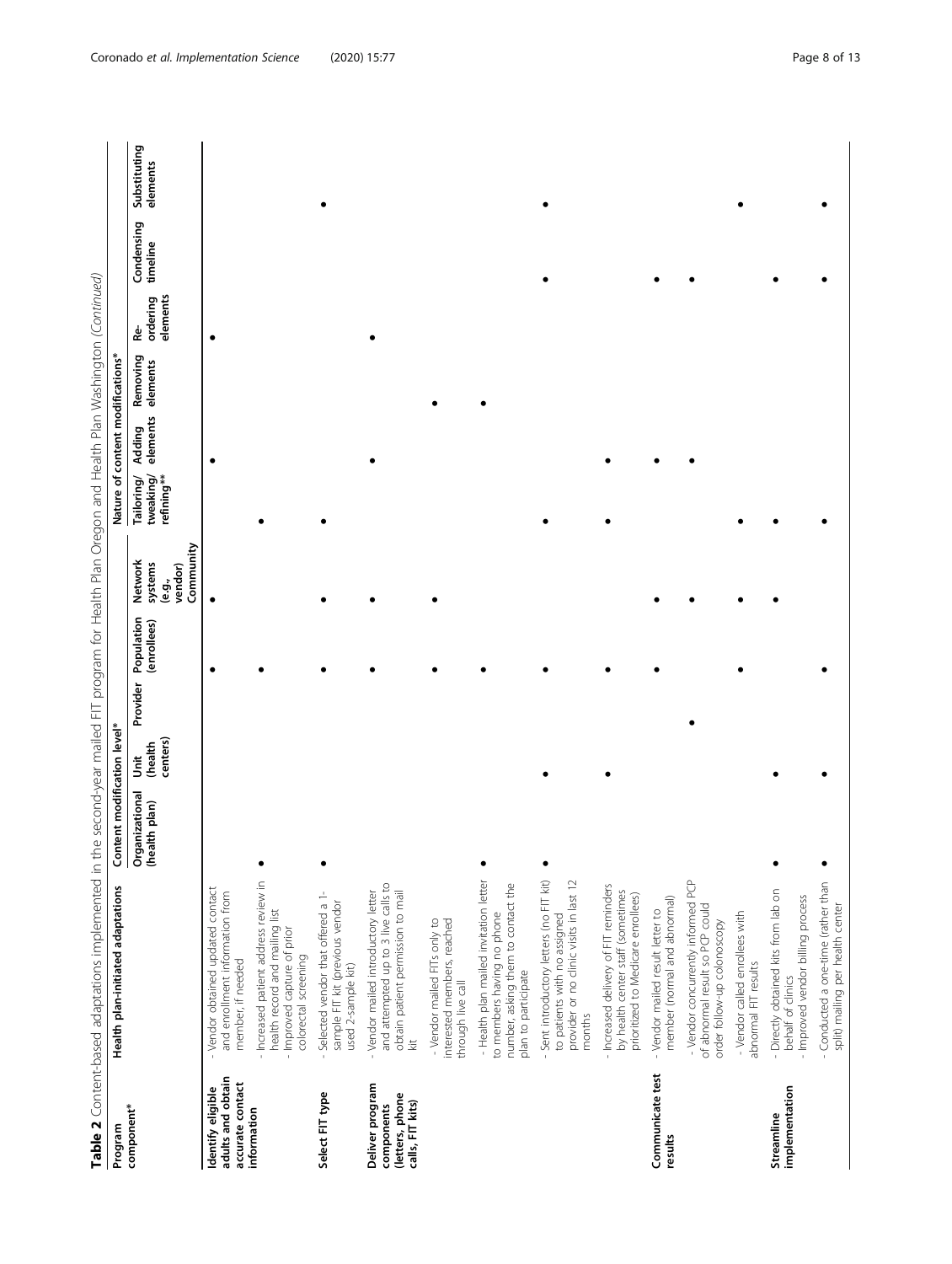#### Motivations for continuing BeneFIT for second year

Both health plans identified similar reasons for continuing the mailed FIT program for a second year. These included CRC screening continuing to be a high priority goal for the plans with the need to meet both state and national metrics (e.g., Oregon Medicaid incentive program and Medicare Five-Star Quality Rating System), strong support of the program from state-level quality improvement leaders within both plans, and a belief that the first-year results and successful implementation warranted its continuation for a second year. Additionally, both plans appreciated their partnership with the research team, which provided ongoing guidance and support to refine and implement the mailed FIT program.

And the reason we were going to continue it was because we had partners in the research grant - and we love the partnerships…And it only makes sense when [the program] is set out to improve what we need to improve anyway…And I didn't see the [year one] data show that it wasn't successful enough to not want it again. But I also felt like over that first year I had made a lot of inroads with the provider groups…So, I think that's why we decided to continue.—Health Plan Washington

This is an area of clinical quality that we are held accountable for, so given that it is both a Coordinated Care Organization [state] incentive measure and a Medicare STARS measure, that plays a huge role in how we prioritize our efforts around those areas…in addition, colorectal cancer screening has been identified as an area of highest priority for our Medicare line of business in particular…Combined with the fact that we have seen a fairly good response from this program. So, it's not just a strategy we put in place that kind of like crumbled and fell away and didn't work. It appears to be working for our members in terms of the return rates that we're seeing.—Health Plan Oregon

### Second-year adaptations and perceived impacts—Health Plan Washington

Health Plan Washington leaders reported dramatic context adaptations in setting, personnel, and populations for the second-year (2018) implementation of the program (Table [1\)](#page-4-0). At the national office, the health plan decided to discontinue its national outreach to Medicare enrollees across multiple states because CRC screening improvement was lower than anticipated, and the health plan experienced turnover in key national leadership roles. Given this turnover and the success of the research partnership developed in year 1, coordination of the program was shifted from the national office to regional health plan staff. The targets of the program also changed from all Medicaid enrollees to dual-eligible Medicaid-Medicare enrollees only ( $n = 1906$ ), to focus on Medicare quality goals, and because these enrollees tended to have more accurate address and prior screening information. The program contracted with a new centralized outreach vendor that offered more services. These changes were motivated by funding policies (e.g., available incentives for Medicare enrollees), social context at the regional level (e.g., available staffing), and available resources.

With these context changes came several content adaptations as well (Table [2\)](#page-6-0), including changes in how the program was delivered. The new process was to mail an introductory letter (in English) and deliver a live phone call to eligible enrollees on a list generated by the health plan, and only mail FIT kits to enrollees who agreed to receive the kit instead of mailing FIT kits to all eligible enrollees. The health plan also used a new FIT type (onesample OC-Light<sup>®</sup>, Polymedco), and followed up with live telephone reminders after FITs were mailed (up to 3 attempts). Larger incentives (\$40 gift cards rather than \$15 gift cards) were offered to all enrollees who obtained CRC screening before the end of the year. Finally, test results were delivered to the health plan, the enrollee's provider, and the enrollee at the same time. Providers followed their usual procedures to follow-up on positive FITs. Enrollees whose FIT results were positive were called by vendor staff, who provided results and recommended that they follow-up with their primary care provider. Content adaptations were driven by changes in service structure (e.g., services offered by the vendor), resource and time constraints, and provider perception of the program (e.g., desire for notification about abnormal test result). Most content adaptations in the Washington program were at the level of the health plan, enrollees and vendor and involved *adding* program components with the goal of improving the program's effectiveness and enhancing the program's fit with recipients.

Health Plan Washington perceived their second-year adaptations as helpful for program implementation. Moving implementation to the state-level allowed the health plan to be more nimble and strategic in addressing problems as they arose and enabled local staff to help track data. Partnering with a new vendor allowed the health plan to offer a one-sample FIT kit and more intensive outreach workflows (e.g., calls to obtain permission to send FIT kits first), which the health plan expected would improve member engagement with CRC screening. Finally, mailing FIT kits only to those members reached and interested was perceived as more efficient and aligned with member preferences:

We put that [calls asking permission to mail FITs] in place simply because we want to make sure we're reaching the member at the right time, and also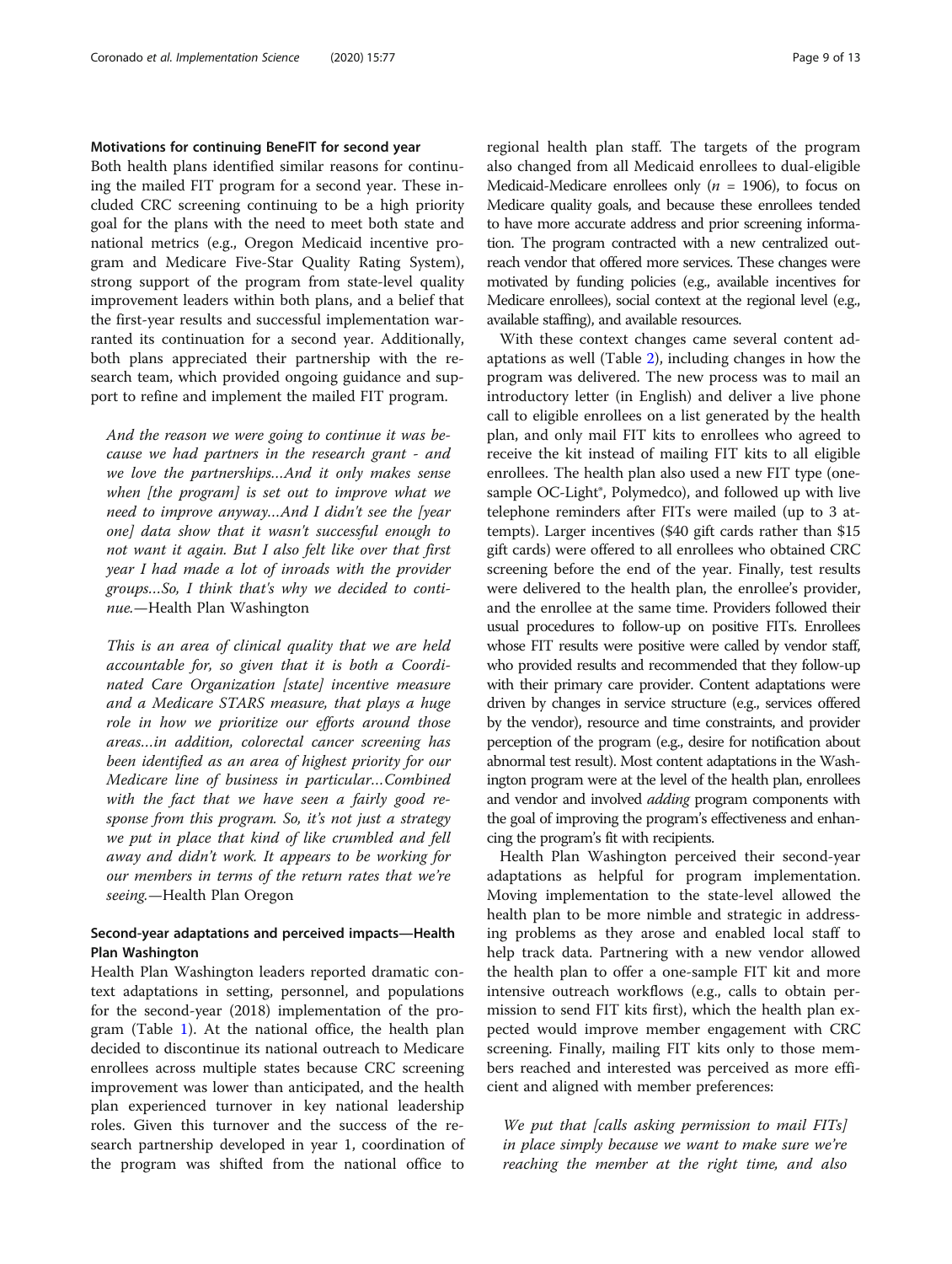updating our system - capturing the right contact information…And also, it's easier in that I think members appreciate a heads up, rather than all of a sudden mailing it out with just a warning letter. It could get lost in the mail. And then it's worked out well because at least they're [members] expecting it… so they're able to respond a little bit quicker.—- Health Plan Washington

### Second-year adaptations and perceived impacts—Health Plan Oregon

For the Health Plan Oregon program, leaders noted that the same general processes were followed in the second year as in the first year. The program was managed by the same staff and used the same mailed FIT vendor. Context changes (Table [1](#page-4-0)) in the Oregon program included expansion of the program to four new health centers, additional health plan staff to assist with delivering program elements and streamlining aspects of the implementation (processing FITs and vendor billing). The program also started to be integrated into a broader patient incentive program, offering \$25 incentives for all enrollees, and focused efforts for program expansion to health centers with more Medicare enrollees. As in Health Plan Washington, these context changes reflected funding policies and resource allocation (e.g., incentives), social context (e.g., relationship with clinics), service structure (e.g., health plan staff to support clinics), and available resources.

Most content adaptations (Table [2](#page-6-0)) in the Oregon program were at the level of health centers and enrollees and involved tailoring program components with the goal of improving the program's effectiveness and enhancing health center and enrollee engagement/reach. Adaptations included improving review of addresses and prior CRC screening. The health plan adaptations also substituted elements, such as sending invitational letters with no FIT kit to enrollees with no recent clinic visits (i.e. patients who had not established care at the health center) and condensed the timeline of FIT mailings to one mailing (rather than two) per health center. Reasons for these adaptations included funding policies (e.g., available health plan incentives), resource and time constraints, and provider perception of the program (e.g., that enrollees with no recent clinic visit were unlikely to return a mailed FIT). These improvements were likely facilitated by consistent staffing and vendor relationships. Individual health centers also made a variety of adaptations (often with staffing support from the health plan), such as scrubbing eligibility lists, delivering phone reminders, allowing FIT return by mail (versus dropping off at the health center), and providing patient incentives.

Interviewees from Health Plan Oregon expected that the second-year adaptations would both increase CRC screening rates and make the program more efficient. Additionally, supplying some health centers with health plan staff to support the program appeared to foster goodwill and ongoing collaborative relationships.

I think the thing that really stuck out to us, was simply around list scrubbing and making sure that we were outreaching to the right members. And the fact that the clinics that went the extra step of then scrubbing those lists themselves and then sending out kits to a fewer number of people, we obviously saw better return rates.—Health Plan Oregon

#### Changes in screening rates following year 2 adaptations

For Health Plan Oregon, FIT completion rates rose 4.2% (from 17.4 to 21.6%) from year 1 to year 2 (data not shown) and any CRC screening rates increased 5.4% (from 19.6 to 25.0%; data not shown). For dual Medicaid-Medicare enrollees at Health Plan Washington, the two program implementation years yielded similar FIT completion rates (16.2% in 2016 vs 14.6% in 2018; data not shown) and any CRC screening rates (19.2% in 2016 vs 17.1% in 2018; data not shown).

#### Sustainment of BeneFIT and future adaptations

At the time of the second-year interviews, each health plan was assessing whether their mailed FIT outreach program would be sustained in future years. For Health Plan Oregon, the success of the prior two years solidified the mailed FIT program as an ongoing service. With commitment from health plan leadership and dedicated staff funding for a project manager, they were planning a third year of the mailed FIT program. Staff were continuing to assess how to refine, integrate, and spread the program, with the following adaptations being considered for future implementation: offer the program to new health center partners; further refine the population targeted for the mail outreach, focusing on Medicare members; improve coordination with the broader health plan incentive program; improve member outreach/educational materials to include translation into additional languages; engage transitional or homeless members in partnership with community organizations; encourage health centers to routinely conduct practices to further improve return rates (e.g., scrubbing to improve accuracy of call list; phone reminders); and add more health plan staff to support more of health centers in scrubbing, delivering reminders, and processing returned kits. A leader from Health Plan Oregon summarized its experience with the program: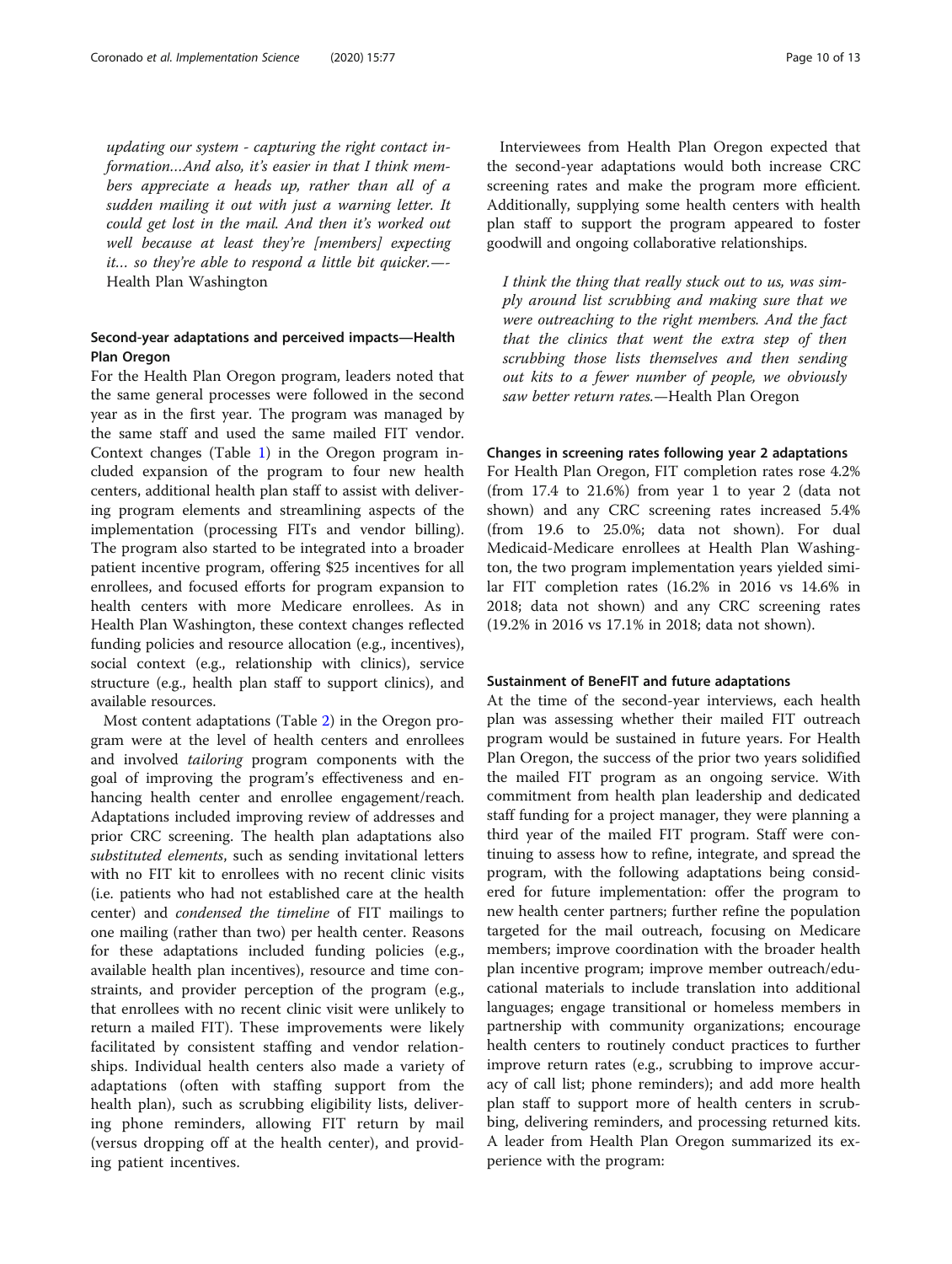If you look at the results that we've had … it's getting better every year as we learn what works better in terms of micro-strategies that the clinics are using. And so I think that it's something that I see us having the ability to fine-tune to allow for us to even increase our rates [in the future]…There were new clinics that came on - again, it seemed like something that we were seeing some success with and wanted to spread that across the system more…So for example, we hadn't done a breakdown by line of business previously and we know that there are some systems that have higher percentages of our Medicare line of business. And so we're… reaching out more and more to those clinics and those partners… and we're being a little bit more deliberate about sharing the best practices and suggestions for how an individual clinic actually rolls out the program, the scrubbing, the follow up calls, things like that… We had information go out to members about different incentives that we were offering for different preventive services. And colorectal cancer screening was included.—Health Plan Oregon

For Health Plan Washington, the future of the mailed FIT outreach program was less certain at the time of the interviews. The implementation staff continued to assess year 2 return rates against the cost of implementing the program. Even with this uncertainty, future adaptations were being considered, including refining workflows with the mailed FIT vendor to improve efficiency and accuracy in communication and tracking; establishing partnerships with provider groups to improve patient receptivity (such as a co-branded outreach letter from plan and provider); increasing and improving direct-tomember education on the importance of CRC screening and ease of mailed FIT options (e.g., improve outreach letter with more educational and motivational content); and tracking outcomes of positive FIT results and colonoscopy completion as part of the overall evaluation of the program. A Health Plan Washington leader commented on the program's future:

I think it's sustainable because we track our members who need these tests on a monthly basis - really, it's more about getting them to respond and helping them understand why it's important… we need to do more prepping by giving the members a heads up, trying to coordinate it more with the providers if possible…helping with that piece of operations would be following up on any of the positive results with the providers. And that was sent out to them, but what came out of those positive results? So looking at more outcome based stuff – that is true value in terms of what we could actually do to the program. So I think tweaking a few of these things, and really knowing what's happening on a weekly basis from the vendor on a more regular basis, would be immensely helpful.—Health Plan Washington

#### **Discussion**

Through qualitative interviews and application of the FRAME framework, we examined the adaptations made by two health plan-initiated mailed FIT outreach programs in the second year of operation. Both plans made extensive adaptations, ranging from wholesale changes in program implementation to fine-tuning of mailing and reminder procedures. The number and breadth of these adaptations illustrates the amount of modification needed even when beginning with an initiative designed by the health plan itself. The specific changes made reflect the unique context each health plan faced when planning a sustainable CRC screening program.

In Health Plan Oregon, adaptations were primarily changes in content, most targeting health centers and member populations and involving tailoring program components. These adaptations included changes to improve identification of eligible enrollees, changes to mailing procedures and instructions intended to improve engagement, and shifting of administrative burden from health centers to the health plan. These adaptations were intended primarily to improve processes for selecting eligible members. Context changes in the Health Plan Oregon program included expansion to four new health centers, which was possible largely because state-level Medicaid incentives for CRC screening allowed the health plan to dedicate resources to the program. Other adaptations worked to streamline operations so that the program could be as cost-effective as possible. Increases in screening rates in year 2 of the program suggest that the adaptations may have improved the program's effectiveness, although more research is needed to rigorously assess the effects of these changes.

Content adaptations at Health Plan Washington were primarily at the level of members, and generally involved adding program components, with the goal of supporting member engagement and improving follow-up care. Health Plan Washington also undertook several largescale context adaptations: they made adaptations to the setting where the program was led (state vs. national), the personnel who administered the program (vendor and staffing), and the population selected for outreach (dual-eligible members). The overarching goal of these context changes was to create a more nimble, flexible program that was locally managed and aligned with the incentives in place in the Washington context: specifically, health plans in Washington were only incentivized for screening Medicare enrollees (Medicare 5-Star Program), not Medicaid enrollees (health plans in Oregon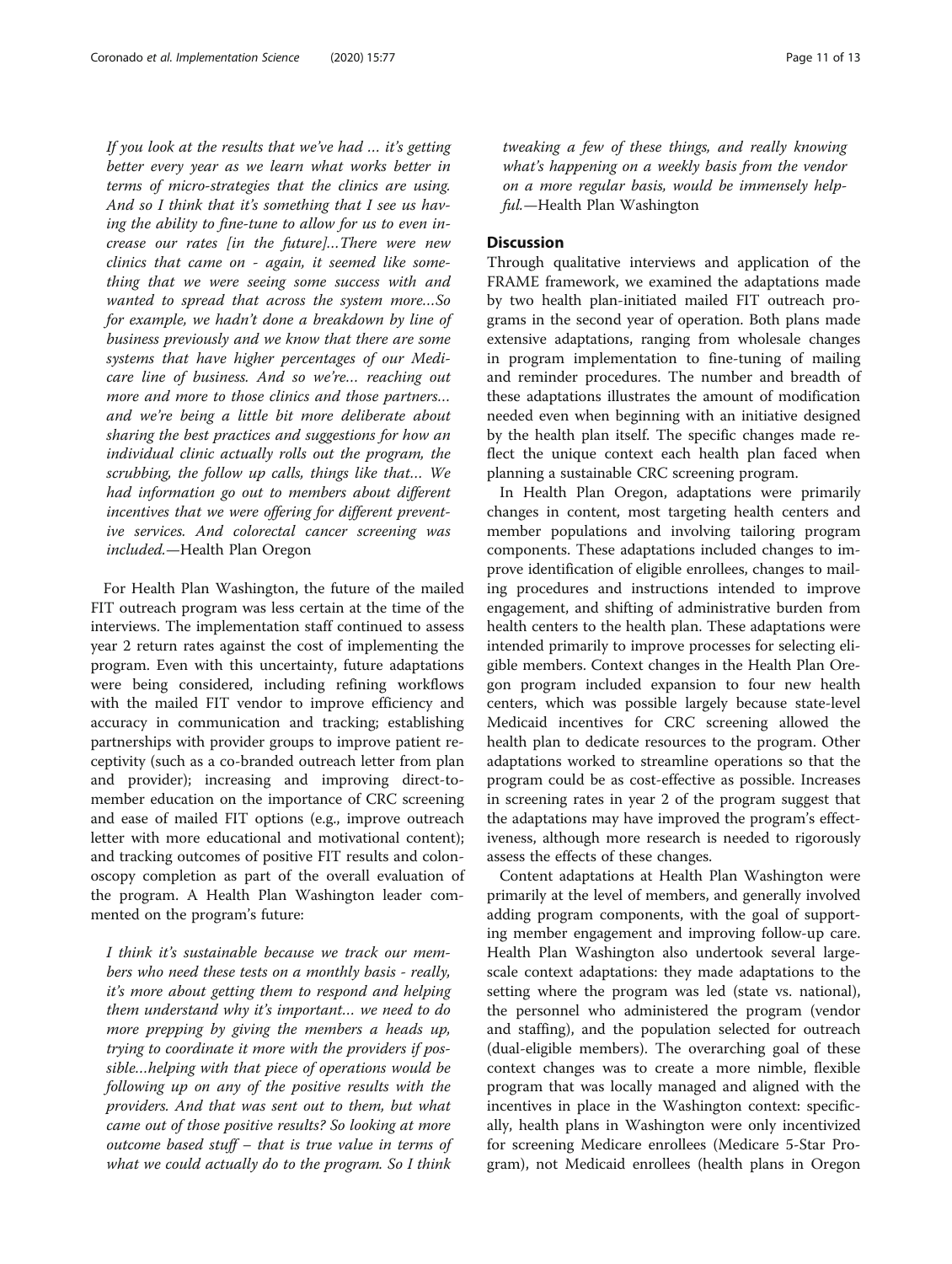were incentivized for both). Health Plan Washington was also motivated to improve the program's return on investment and enhance its fit with recipients by implementing an opt-in approach, mailing a one-sample versus twosample FIT kit, and sending a letter to enrollees with no phone number on file. While these changes did not result in higher screening rates in year 2 among Medicaid/Medicare enrollees, rates were relatively similar across years, and costs were reduced due to the opt-in format.

Our findings are consistent with Escoffrey and colleagues' recent review of adaptations to 42 evidencebased interventions, which found that the most common types of content adaptations were tailoring (93% of studies reviewed) and adding elements (71% of studies reviewed) [\[20](#page-12-0)]. In that study, common reasons for adaptations were cultural appropriateness (64%), focusing on a new target population (60%), and implementing in a new setting (57%). In contrast, our adaptions were primary motivated by funding and resource policies and constraints, social context, and service structure, likely because our program was implemented over 2 years by the same health plans.

Both health plans also made adaptations to improve the identification of enrollees. While past research has shown that claims data can accurately identify prior CRC screening [[21\]](#page-12-0), our study identified additional aspects of patient identification that are necessary for a successful mailed FIT intervention: accurate contact information, and information about whether enrollees had established care at a given health center.

Both mailed FIT programs were designed to be implemented primarily at the health plan-level. While Health Plan Washington used a centralized model with minimal health center involvement beginning in year 1, Health Plan Oregon initially used a more distributed model, but centralized more program components in year 2. This is consistent with larger trends of Medicaid Managed Care plans and Medicare Advantage plans becoming increasingly involved in conducting direct-to-member outreach to promote uptake of CRC screening and other preventive health screenings [[8](#page-12-0)]. This direct-to-member outreach can leverage some advantages over clinic-level efforts: it minimizes burden on clinics, facilitates costsharing between health plans and clinics, and creates efficiencies by standardizing processes across health centers and creating economies of scale when working with vendors. Health plan staff are also uniquely qualified to reassure patients about coverage for FIT and follow-up colonoscopies, as needed.

Our study shows that there are several ways in which health plans can deliver mailed FIT outreach to eligible enrollees. Our health plan initial implementation models were distinct, and each health plan made numerous adaptations in their second implementation year. Future

research might compare the effectiveness, incremental effectiveness, and cost-effectiveness of selected and combined approaches, across a variety of settings.

#### Strengths and limitations

This study had several strengths. There was little researcher involvement in adapting the programs for year 2, allowing us to naturalistically assess how health plans made changes. Interviews were conducted with all key health plan staff involved in the second-year implementation of the program, using established qualitative interviewing and analysis techniques. Our use of the standardized FRAME framework will enable comparisons with future studies and inform our broad understanding of program adaptations and facilitate implementation, scale-up, spread, and sustainment of evidence-based innovations.

This study also had several limitations. The scope of the analysis was limited to health plan-level adaptations—we interviewed health plan leaders and staff and did not consistently capture data from health centers and provider groups. We plan to explore health center adaptations in a future paper. It is possible that there were undocumented adaptations at these levels. Moreover, because the Washington health plan paused its program in 2017, the time frames for our second-year evaluations differed.

#### Conclusion

Both health plans implemented a wide range of adaptations in the second year of their mailed FIT programs. Adaptations reflected the specific norms and priorities of each health plan's broader context. Specifically, state Medicaid incentives for CRC screening allowed Health Plan Oregon to expand its program after year 1, while the lack of such incentives led Health Plan Washington to restructure its program to focus exclusively on dualeligible members.

#### Abbreviations

CRC: Colorectal cancer; FIT: Fecal immunochemical test; FRAME: Framework for Reporting Adaptations and Modifications-Expanded

#### Acknowledgements

Not applicable.

#### Authors' contributions

GDC conceptualized the study, conceptualized the analysis, and drafted the manuscript. JLS conducted and analyzed the interviews and populated the tables. BBG conceptualized the study. MRS served as the liaison with Health Plan Washington. JC carried out the intervention at CareOregon. YKS carried out the intervention at Molina Healthcare of Washington. LMB conceptualized the study. All authors read, offered revisions, and approved the final manuscript.

#### Funding

This work was supported by a grant from Centers for Disease Control and Prevention (CDC): Health Promotion and Disease Prevention Research Center grant supported by Cooperative Agreement U48DP005013. The content is solely the responsibility of the authors and does not necessarily represent the official views of the CDC.